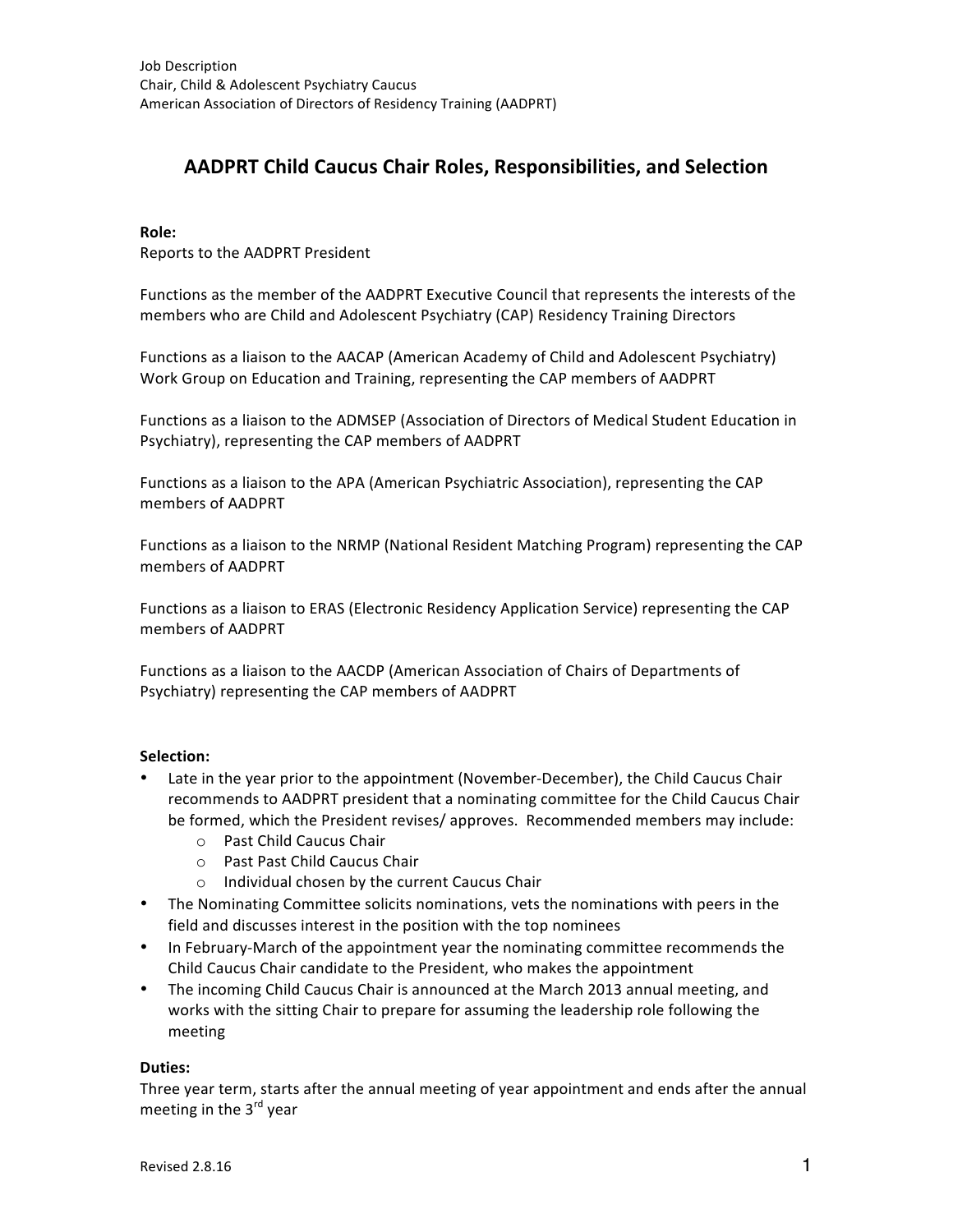Job Description Chair, Child & Adolescent Psychiatry Caucus American Association of Directors of Residency Training (AADPRT)

# AADPRT

Child & Adolescent Caucus

- Provides a resource for new and continuing child and adolescent psychiatry training directors regarding information, available resources, and support.
- Facilitates sharing of information and communication between CAP members
- Collaborates with CAP members to develop and enhance resources for CAP training (e.g. curriculum, website, educational and informational material)
- Solicits workshop submissions, helps CAP members collaborate, and assists the Program Chair in identifying relevant topics on child psychiatry training for the annual AADPRT meeting.
- Revises, solicits content for, monitors and updates the child section of the AADPRT website in collaboration with IT
- At the end of term chooses one member of the Child Caucus Chair nomination committee
- After term, is a resource and mentor to the new chair

Child Caucus Meeting (during annual March meeting)

- Develops Child Caucus meeting agendas with input from child members and distribute to child listserve prior to the meeting; solicits agenda items in the areas of most pertinence to child and adolescent psychiatry training directors; arranges for presentations on relevant issues (e.g. child RRC updates, etc); distributes minutes/ information after meetings
- Chairs the two meetings of the Child Caucus at the annual AADPRT meeting; supports and facilities active information sharing and discussion of pertinent issues within the Child Caucus meetings.

Executive Council

- Attends at least 2 of 3 AADPRT Executive Committee Meetings in March (annual meeting), May (APA annual meeting) and September/ October (AAP annual meeting)
- Prepares an update/ summary on Child Caucus activities for the meeting
- Reports back to the AADPRT Executive Council the topics of discussion, activities of the Child Caucus, and any action items for deliberation by EC.

# AACAP

Howard Liu, hyliu@unmc.edu, Jeffrey Hunt, Jeffrey Hunt@brown.edu

- Attends/ participates by conference call in the Education and Training meetings at the annual AACAP meeting (October) and the mid-year meeting (often January)
- Updates CAP directors on relevant AADPRT issues during annual AACAP meeting during the training directors lunch
- Collaborates on CAP curricular projects
- Updates AADPRT CAP members on AACAP education and training issues and projects

# ADMSEP

Geri Fox, foxg@uic.edu

• Collaborates on medical student and recruitment projects and issues

## APA

Tristan Gorrindo, TGorrindo@PSYCH.ORG

• Collaborates on issues related to CAP medical education